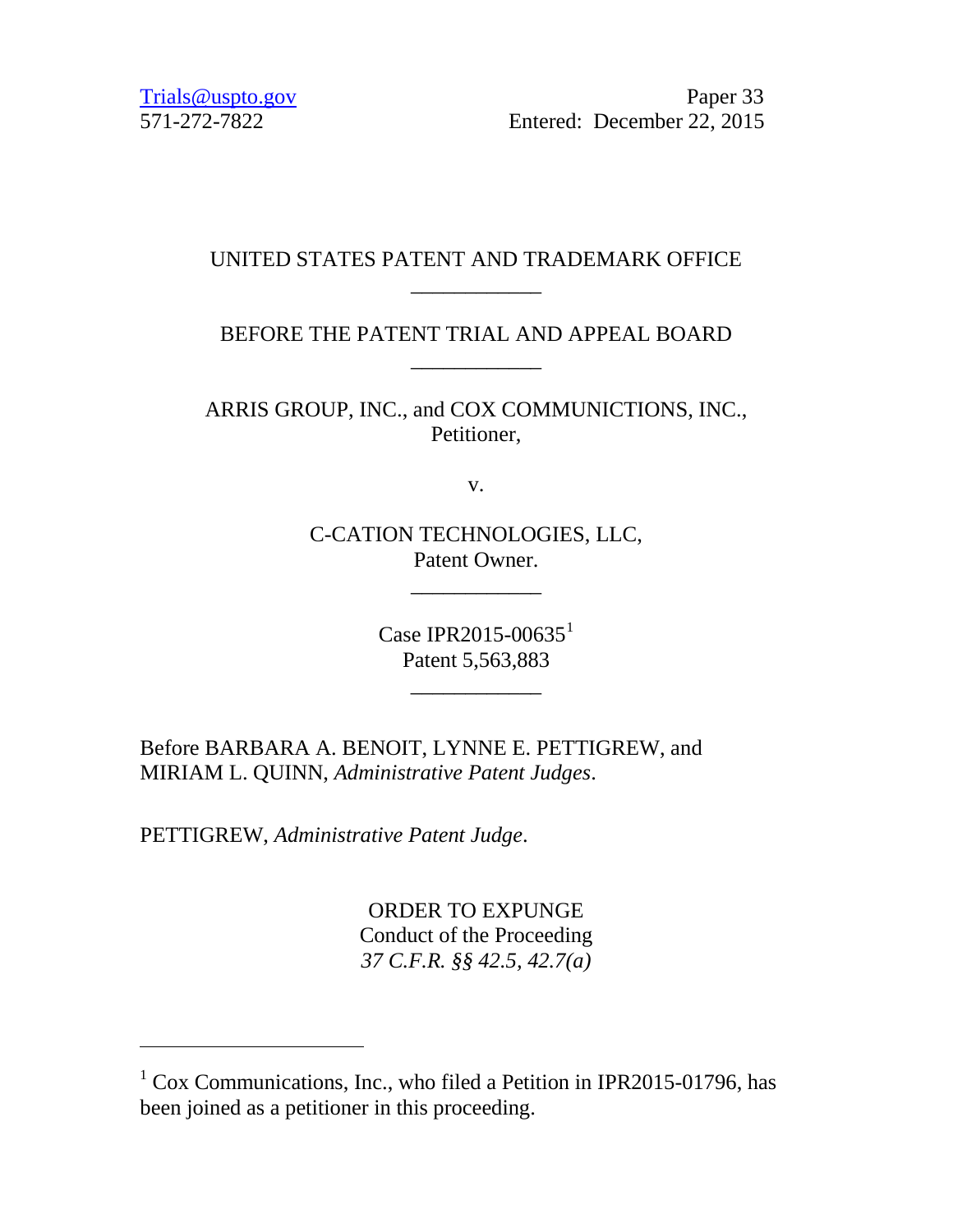## IPR2015-00635 Patent 5,563,883

A conference call was held on December 15, 2015, among counsel for Petitioner ARRIS Group, Inc., counsel for Petitioner Cox Communications, Inc., counsel for Patent Owner, C-Cation Technologies, LLC, and Judges Benoit and Pettigrew. Petitioner requested the call to discuss the handling of supplemental evidence in this proceeding. This order summarizes statements made during the conference call.

In response to Patent Owner's objections to Petitioner's evidence (Paper 22), Petitioner served, but did not file, supplemental evidence in accordance with 37 C.F.R. § 42.64(b)(2). More recently, in response to Petitioner's objections to Patent Owner's evidence (Paper 31), Patent Owner served *and filed* supplemental evidence (Exs. 2029, 2030). On the conference call, the parties identified orders issued in other trials in which panels addressed the expungement of supplemental evidence that had been filed. *See Symantec Corp. v. The Trustees of Columbia Univ.*, Case IPR2015-00372 (PTAB Sept. 29, 2015) (Paper 30); *Valeo N. Am., Inc. v. Magna Elecs., Inc.*, Case IPR2014-01203 (PTAB Mar. 30, 2015) (Paper 19).

Evidentiary objections must be served and filed in accordance with the time periods set forth in 37 C.F.R.  $\S$  42.64(b)(1). A party may respond to an evidentiary objection by serving supplemental evidence, as provided in 37 C.F.R. § 42.64(b)(2). On the call, we explained that Board rules do not provide for supplemental evidence to be filed at the time of service because the supplemental evidence may obviate an objection. *See, e.g.*, *Handi-Quilter, Inc. v. Bernina Int'l AG, Case IPR2013-00364, slip op. at 2 (PTAB)* June 12, 2014) (Paper 30). If the party who filed and served the objection is not satisfied that the objection has been overcome, the party may preserve the objection by filing a Motion to Exclude. *Id.* Then the party who served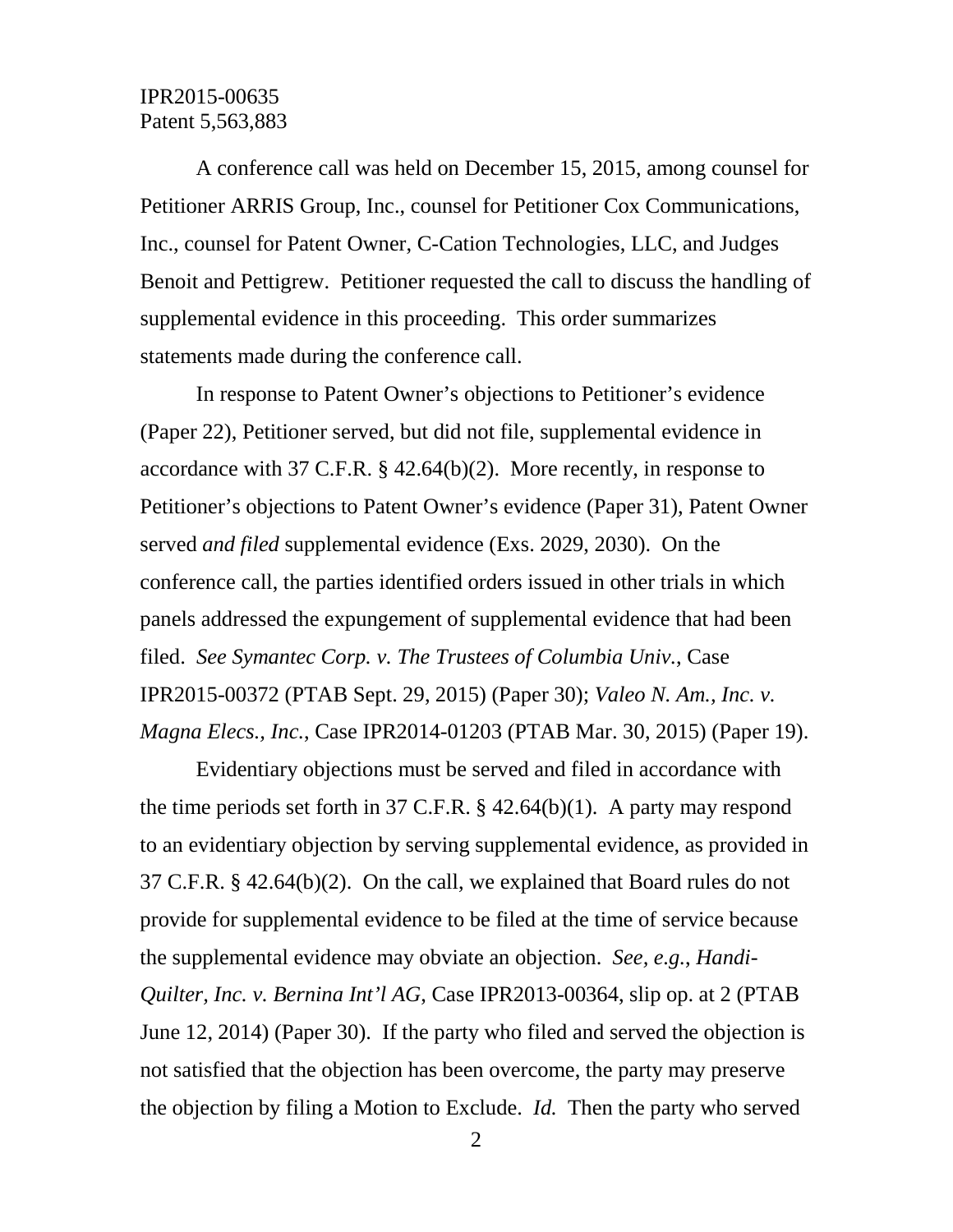### IPR2015-00635 Patent 5,563,883

the supplemental evidence may file the supplemental evidence with an Opposition to the Motion to Exclude. *Id.*

On the conference call, we informed the parties that, although some panels in other *inter partes* reviews may have authorized supplemental evidence to be filed when served, we do not contemplate authorizing supplemental evidence to be filed when it is served in this proceeding. Accordingly, the exhibits filed as supplemental evidence will be expunged from the record of this proceeding.

#### ORDER

# It is:

ORDERED Exhibits 2029 and 2030 and Paper 32 (Patent Owner's Updated Exhibit List) will be expunged from the record.